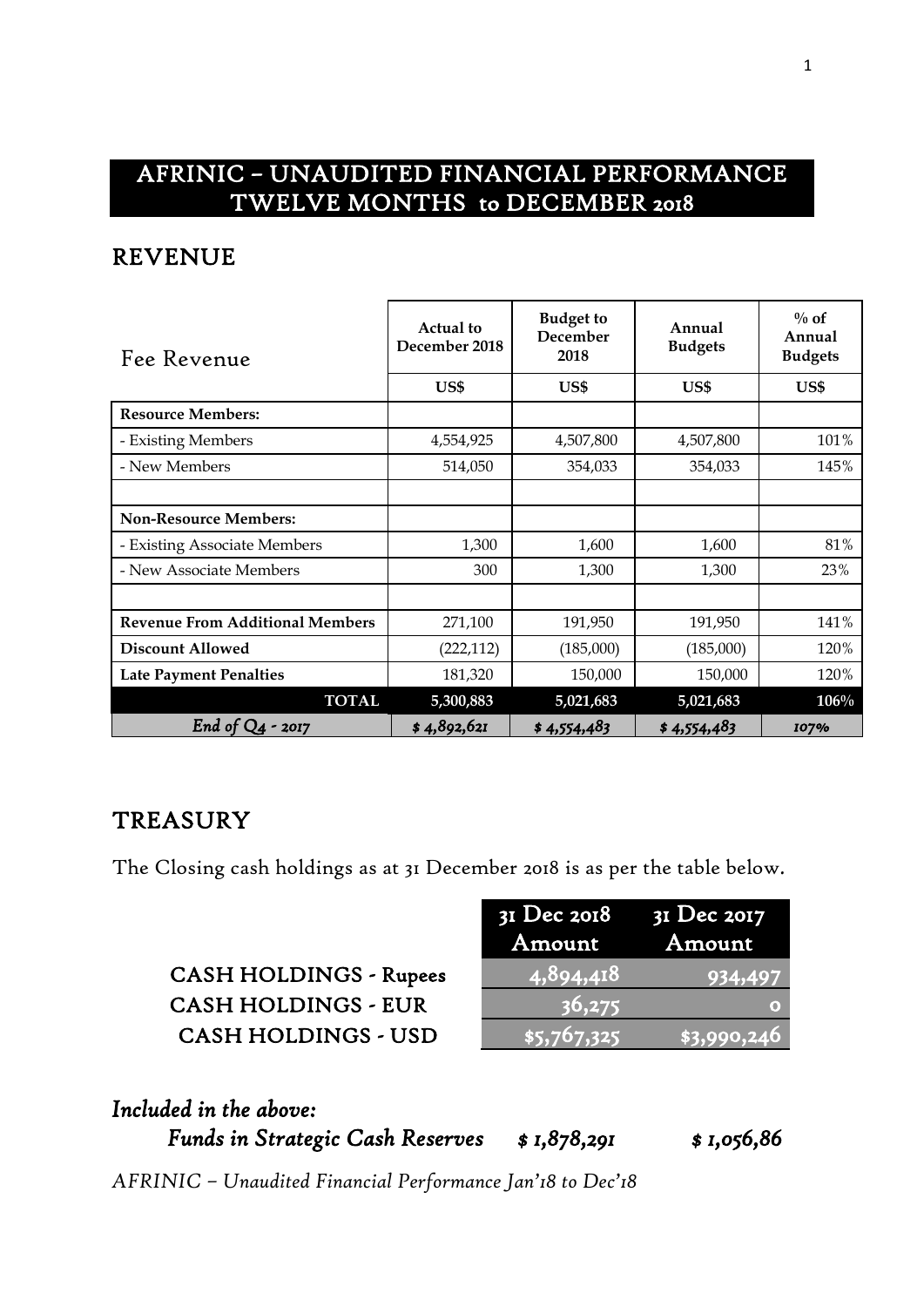# Operating Costs – Performance against Annual Budgets

| Administrative expenses            | Actual to<br>Dec'18 | <b>Balance</b><br>Remaining<br>in Budget | Annual<br>budget | <b>Actual vs</b><br>budget % |
|------------------------------------|---------------------|------------------------------------------|------------------|------------------------------|
| HR                                 | 2,319,376           | 356,724                                  | 2,676,100        | 87%                          |
| Telephone & Comm.                  | 47,852              | 16,048                                   | 63,900           | 75%                          |
| Computer expenses                  | 70,532              | 38,468                                   | 109,000          | 65%                          |
| Office expenses                    | 241,867             | 14,233                                   | 256,100          | 94%                          |
| Motor vehicle expenses             | 2,149               | 2,351                                    | 4,500            | 48%                          |
| Insurance                          | 32,721              | (2,621)                                  | 30,100           | 109%                         |
| Printing, postage & stat           | 18,960              | 6,040                                    | 25,000           | 76%                          |
| <b>Bank</b> charges                | 78,745              | (18, 745)                                | 60,000           | 131%                         |
| Professional fees                  | 11,190              | 1,910                                    | 13,100           | 85%                          |
| Depreciation                       | 93,376              | 14,724                                   | 108,100          | 86%                          |
| Legal & Consulting fees            | 60,869              | 29,531                                   | 90,400           | 67%                          |
| <b>Total Admin. Expenses</b>       | 2,977,637           | 458,663                                  | 3,436,300        | 87%                          |
| <b>Distribution expenses</b>       | Actual to<br>Dec'18 | <b>Balance</b><br>Remaining<br>in Budget | Annual<br>budget | <b>Actual vs</b><br>budget % |
| Marketing & Comms. Exps            | 11,597              | 34,403                                   | 46,000           | 25%                          |
| <b>Bad</b> debts                   | 59,980              | (15,980)                                 | 44,000           | 136%                         |
| <b>Meeting Expenses</b>            | 147,802             | 232,198                                  | 380,000          | 39%                          |
| <b>Members Training</b>            | 57,124              | 53,276                                   | 110,400          | 52%                          |
| <b>Travel Expenses</b>             | 450,475             | 39,525                                   | 490,000          | $92\%$                       |
| Research & Development             | 454                 | 4,546                                    | 5,000            | $9\%$                        |
| Outreach activities                | 27,847              | 53,853                                   | 81,700           | 34%                          |
| Community support                  | 165,367             | 22,133                                   | 187,500          | 88%                          |
| NRO Shared Costs                   | 40,736              | 4,264                                    | 45,000           | 91%                          |
| Contributions to ICANN             | 59,905              | 1,095                                    | 61,000           | 98%                          |
| Remote Sites Ops Expenses          | 13,886              | 6,214                                    | 20,100           | 69%                          |
| <b>Total Distribution expenses</b> | 1,035,173           | 435,527                                  | 1,470,700        | 70%                          |
| <b>Other Costs</b>                 | 25,748              | 24,252                                   | 50,000           | $51\%$                       |
| Contingency                        |                     | 70,000                                   | 70,000           | $0\%$                        |
| <b>Total Operating expenses</b>    | 4,038,558           | 988,442                                  | 5,027,000        | 80%                          |
|                                    |                     |                                          |                  |                              |
| Net finance costs                  | 37,541              | (37, 541)                                |                  |                              |
| <b>Total costs</b>                 | 4,076,099           | 950,901                                  | 5,027,000        | 81%                          |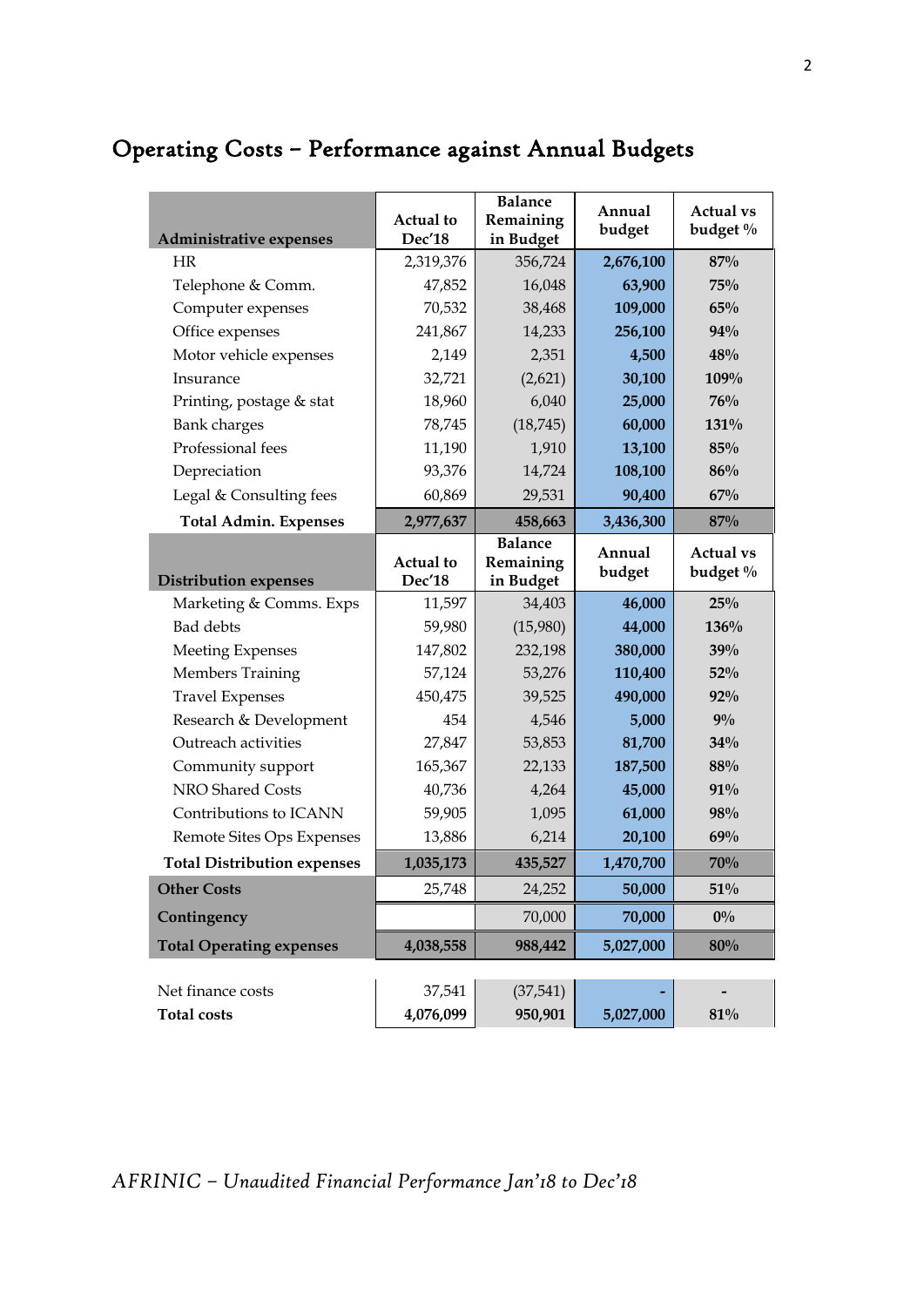### **CAPEX**

Capital expenditure for the period to December 2018 has been mainly for replacement of CAPEX as per the attached table:

|                            | Budget 2018 | Actual to     |
|----------------------------|-------------|---------------|
|                            |             | December 2018 |
| Member Services            | \$2,500     | \$1,893       |
| IT & Engineering           | \$76,200    | \$26,399      |
| Finance                    | \$4,000     | \$2,536       |
| Capacity Building          | \$1,000     | \$0           |
| HR& Administration         | \$14,000    | \$1,743       |
| Research & Innovation      | \$10,000    | \$0           |
| <b>CEO</b> Office          | \$5,000     | \$0           |
| Total Computer & Equipment | \$120,100   | \$32,571      |
| Motor Vehicle              | \$7,400     | \$8,105       |

*The budgeted cost for the Motor Vehicle excluded the VAT element, which was believed to be reclaimable as Input VAT. However, it turned out that such VAT cannot be reclaimed. Hence the over run.* 

#### TRAVELS :

#### SUMMARY

| <b>Actual to</b><br><b>Dec 2018</b> | Annual<br><b>Budget</b> | $\%$ of annual<br>budget |
|-------------------------------------|-------------------------|--------------------------|
| US\$                                | US\$                    |                          |
| \$450,475                           | \$490,000               | $92\%$                   |

*AFRINIC – Unaudited Financial Performance Jan'18 to Dec'18*